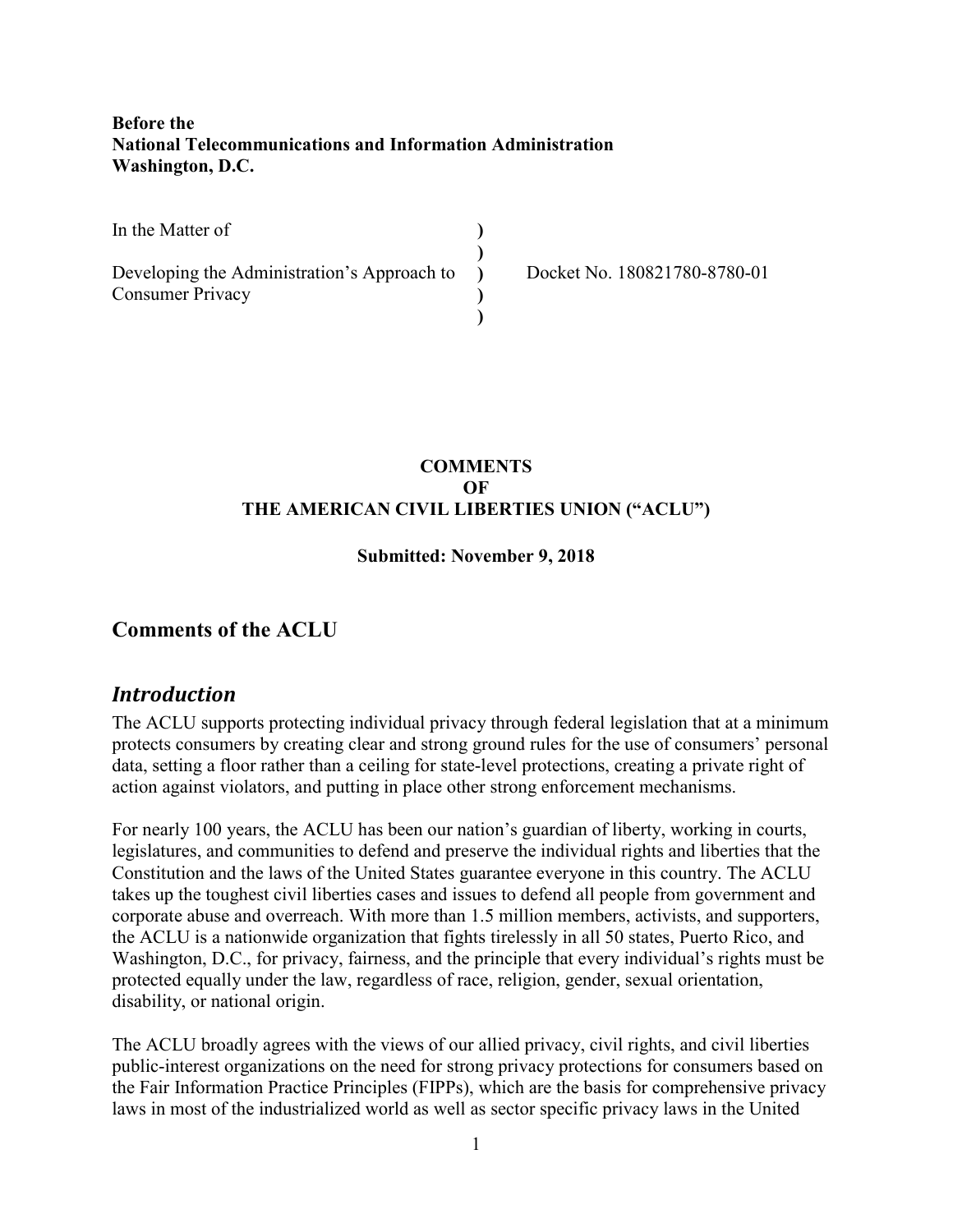States.<sup>1</sup> In these comments, we would like to emphasize several issues that are of particular interest and concern to our organization and its members.

# *Protections around the use and retention of information*

The current state of privacy is unacceptable. As new technologies make ever-more-intimate levels of tracking feasible, companies are competing to exploit them as quickly as possible, with the only limits being what *can* be done, and inadequate examination of what *should* be done. As a result, American consumers are subject to a historically unprecedented level of monitoring, more extensive than many understand, and more intrusive than most are comfortable with.

This regime has been built around the concept of "notice and consent": As long as a company includes a description of what it is doing somewhere in a lengthy fine-print click-through "agreement," and the consumer "agrees" (which they must do to utilize a service) then the company is broadly regarded as having met its privacy obligations. And legally, a company is most vulnerable if it violates specific promises in those click-through agreements or other advertisements.

Our ecosystem of widespread privacy invasions has been allowed to fester based on the impossible legal fiction that consumers read and understand such agreements.<sup>2</sup> The reality is that many consumers can't possibly understand how their data is being used and abused, and they don't have meaningful control when forced to choose between agreeing to turn over their data or not using a particular service.

Worse, technologists and academics have found that advertising companies "innovate" in online tracking technologies to resist consumers' attempts to defeat that tracking. This is done by, for example, using multiple identifiers that replicate each other, virus-like, when users attempt to delete them. Advertisers, the experts conclude, "use new, relatively unknown technologies to track people, specifically because consumers have not heard of these techniques. Furthermore, these technologies obviate choice mechanisms that consumers exercise."<sup>3</sup>

In short, not only is there no meaningful mechanism in existence that allows consumers to control how and when they are monitored online, those companies are actively working to defeat consumer efforts to resist that monitoring. Currently, individuals who want privacy must attempt to win a technological arms race with the multi-billion dollar Internet-advertising industry.

American consumers are not content with this state of affairs. Numerous polls show that the current online ecosystem makes people profoundly uncomfortable.<sup>4</sup>

<sup>&</sup>lt;u>.</u> <sup>1</sup> For a brief history on the principles, see Robert Gellman, Fair Information Practices: A Basic History at http://bobgellman.com/rg-docs/rg-FIPShistory.pdf

<sup>&</sup>lt;sup>2</sup>See Madrigal, Alex, *Reading the Privacy Policies You Encounter in a Year Would Take 76 Work Days*, The Atlantic (Mar 1. 2012)

https://www.theatlantic.com/technology/archive/2012/03/reading-the-privacy-policies-you-encounter-in-a-yearwould-take-76-work-days/253851/

<sup>&</sup>lt;sup>3</sup> Hoofnagle, et al, *Behavioral Advertising: The Offer You Cannot Refuse*, 6 Harvard Law & Policy Review (Aug. 2010), available at https://papers.ssrn.com/sol3/papers.cfm?abstract\_id=2137601

<sup>4</sup> *See, e.g* Marc Fisher & Craig Timberg, *American Uneasy About Surveillance but Often Use Snooping Tools, Post Poll Finds*, WASH. POST, Dec. 21, 2013, https://www.washingtonpost.com/world/national-security/americans-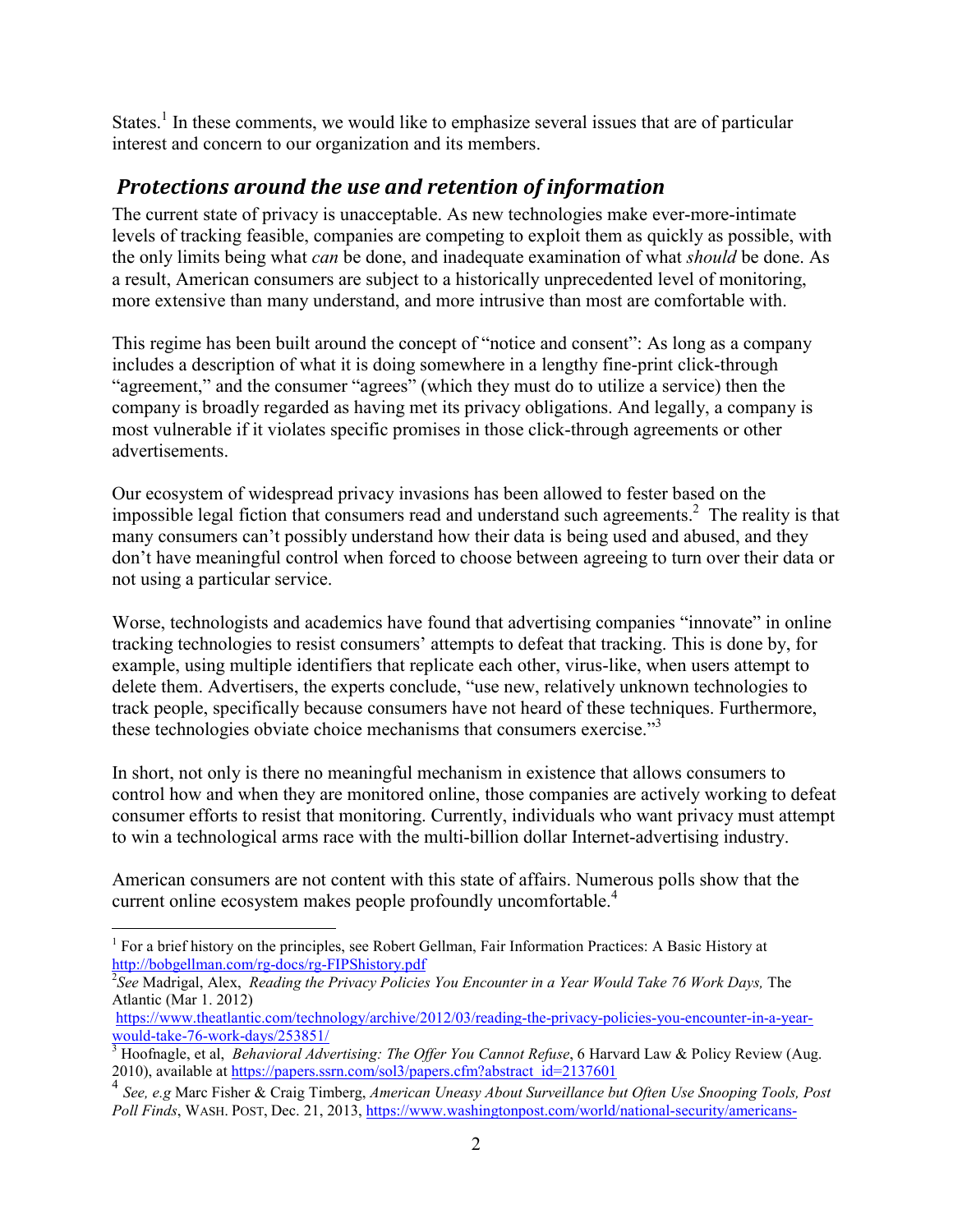Privacy legislation should include a meaningful "opt-in" baseline rule for the collection of any information. By "meaningful," we mean among other things that care be taken not to allow it to degenerate back into the current "notice and consent" regime, where consumers are forced to "agree" to arcane lengthy, agreements that they cannot understand in order to participate fully in society. Crafting an effective rule to accomplish that goal will be a difficult task requiring great thought and study — but the goal should be clear. In working toward that aim, policymakers should learn from the experience of the European Union with its General Data Protection Regulation. They should also give statutory support to technological opt-in mechanisms such as a "do not track" flag in web browsers, by requiring that companies honor those flags. It is also important that protections be crafted in such a way that privacy is not turned into a "luxury good" for those with the disposable income to pay for it.

In response to calls for greater protections, industry has long cautioned that strong limits on how companies can collect and use information could damage the online economy, but there is no reason that needs to be the case. An ad-supported ecosystem of services can flourish without collecting massive quantities of data about individuals in secret and without their consent. Broadcast television stations were an extremely lucrative business throughout the second half of the  $20<sup>th</sup>$  century, yet their ads were never behaviorally targeted, and broadcasters were never privy to the intimate details of their audience members' individual viewing habits. Insofar as television ads were targetable at all, it was through contextual rather than behavioral targeting, in which ads are matched to the audiences that different shows attract. This is an effective means of targeting ads online, and one that is perfectly consistent with strong privacy protections. An advertiser that wants to reach golfers can place its ads on a site about golf or on pages returning the results for golf-related search terms.

We must place limits — telling companies, in essence, "that is enough, you may no longer compete in who can best intrude on consumers' privacy." Similar limits already exist in wiretapping statutes and telecommunications privacy laws—phone companies, for example, may not listen to the content of callsand target ads based on those calls. The industry does not complain about that limit because all companies are equally constrained. That is the model that should be followed for other privacy intrusions: set industry-wide limits that protect consumers from the competitive pressures faced by advertisers to invade privacy and protect advertisers from having to decide between ethically shady practices and failing to compete. At the outset, any such limits should approach the collection of consumer information that is not necessary for the provision of a service with trepidation. And the law should strictly limit so-called "pay-forprivacy" schemes.

Insofar as ad-based services have been built upon ethically problematic, non-consensual monitoring of individuals' private internet usage, it deserves to be rolled back, just as the

 $\overline{a}$ 

uneasy-about-surveillance-but-often-use-snooping-tools-post-poll-finds/2013/12/21/ca15e990-67f9-11e3-ae56- 22de072140a2\_story.html; Edward Baig, *Internet Users Say, Don't Track Me,* U.S.A. TODAY, Dec. 14, 2010, http://usatoday30.usatoday.com/money/advertising/2010-12-14-donottrackpoll14\_ST\_N.htm; JOSEPH TUROW ET. AL., CONTRARY TO WHAT MARKETERS SAY, AMERICANS REJECT TAILORED ADVERTISING AND THREE ACTIVITIES THAT ENABLE IT (2009), https://www.nytimes.com/packages/pdf/business/20090929-Tailored Advertising.pdf.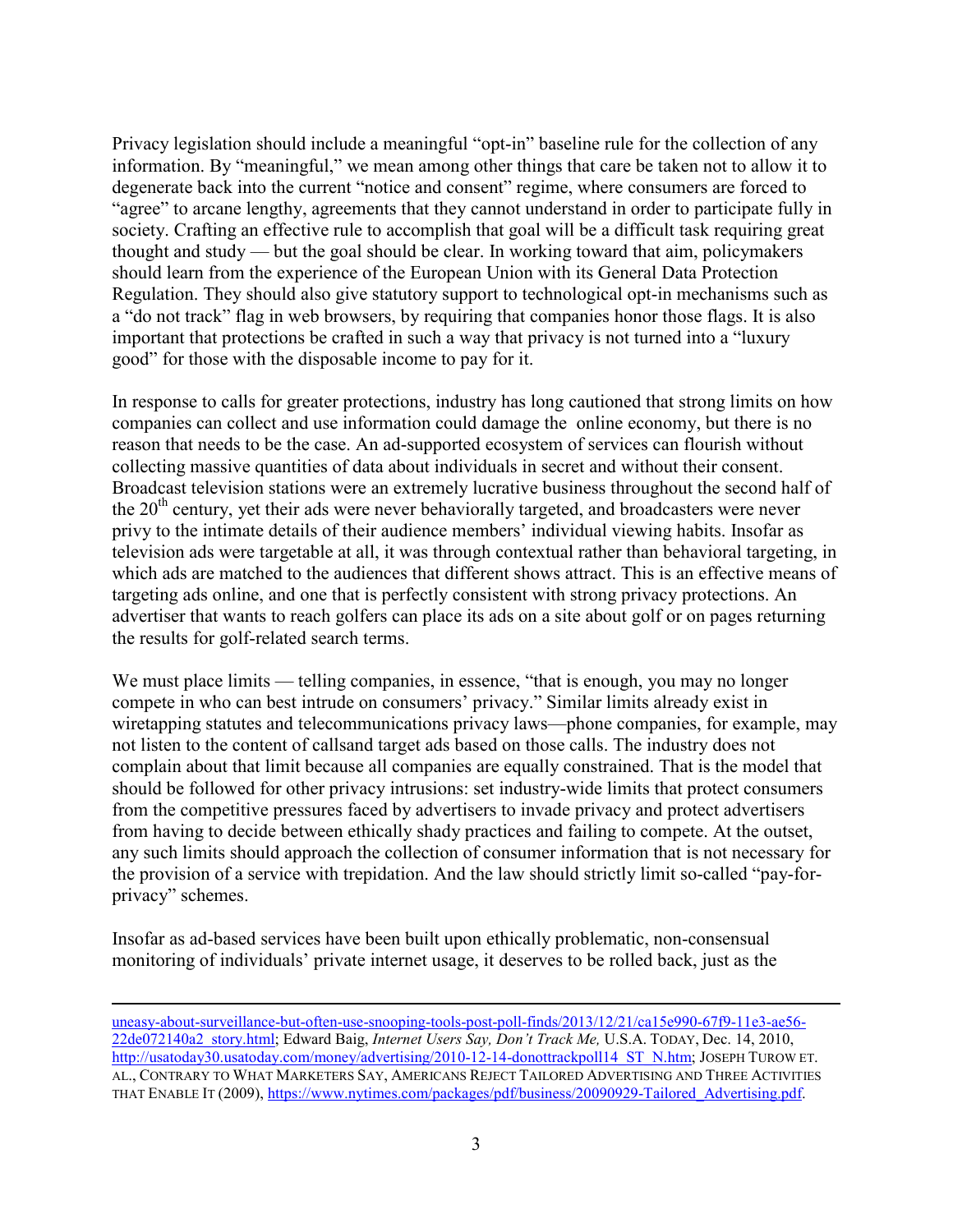telemarketing industry was rolled back by the "do not call" registry. The rolling back of the telemarketing industry, just like the ban on listening to phone calls, has not stopped progress or innovation in healthier areas that benefit consumers more. If we protect our privacy and constrain behavioral advertising, ad budgets will not dry up, and ad-supported offerings will not wither away any more than television stations have. Nor will innovation in online and offline services cease, simply because the advertising industry has been proscribed from taking behavioral advertising to the next, even more intrusive, level.

Such rules are entirely compatible with a robust and flourishing economy, online and off, and in fact will establish predictability and stability of expectations that will enhance consumer confidence, prosperity, and innovation.

## *Permitting States to Put in Place More Stringent Standards*

The ACLU believes that any federal privacy standards should be a floor — not a ceiling — for consumer protections. We are strongly opposed to legislation that would, as some industry groups have urged, preempt state action.<sup>5</sup> Such an approach would put existing consumer protections, many of which are state-led, on the chopping block and prevent additional consumer privacy protections from ever seeing the light of day. State regulators could lose the authority to sue or fine companies that violate their laws and consumers may be barred from taking companies to court.

Preemption would likely undermine rather than enhance consumer protections. There are countless examples of states leading the charge to pass laws to protect consumer privacy from new and emerging threats. For example, California was the first in the nation to require that companies notify consumers<sup>6</sup> of a data breach (all states have since followed suit<sup>7</sup>), the first to mandate that companies disclose through a conspicuous privacy policy the types of information they collect and share with third parties $\frac{8}{3}$ , and among the first to recognize data privacy rights for children<sup>9</sup>. Illinois set important limits on the commercial collection and storage of biometric information, such as fingerprints and face prints.<sup>10</sup> Idaho, West Virginia, Oklahoma and other states have passed laws to protect student privacy.<sup>11</sup> Nevada and Minnesota require internet service providers to keep certain information about their customers private and prevent

 5 *See* U.S. Chamber of Commerce, *U.S. Chamber Privacy Principles,* (Sept. 6, 2018), available at https://www.uschamber.com/issue-brief/us-chamber-privacy-principles; Internet Association, *Privacy Principles*, available at https://internetassociation.org/positions/privacy/

<sup>6</sup> *See* California Civil Code s.1798.25-1798.29

<sup>7</sup> *See* National Conference of State Legislatures, *Security Breach Notification Laws,* (September 29, 2018), available at http://www.ncsl.org/research/telecommunications-and-information-technology/security-breach-notificationlaws.aspx

<sup>8</sup> *See* California Code, Business and Professions Code - BPC § 22575

<sup>9</sup> See California Code, Business and Professions Code - BPC§ 22582

<sup>&</sup>lt;sup>10</sup> See Biometric Information Privacy Act, 740 ILCS 14/,

http://www.ilga.gov/legislation/ilcs/ilcs3.asp?ActID=3004&ChapterID=57

<sup>&</sup>lt;sup>11</sup> See Center for Democracy and Technology, State Student Privacy Law Compendium (Oct. 2016), available at https://cdt.org/files/2016/10/CDT-Stu-Priv-Compendium-FNL.pdf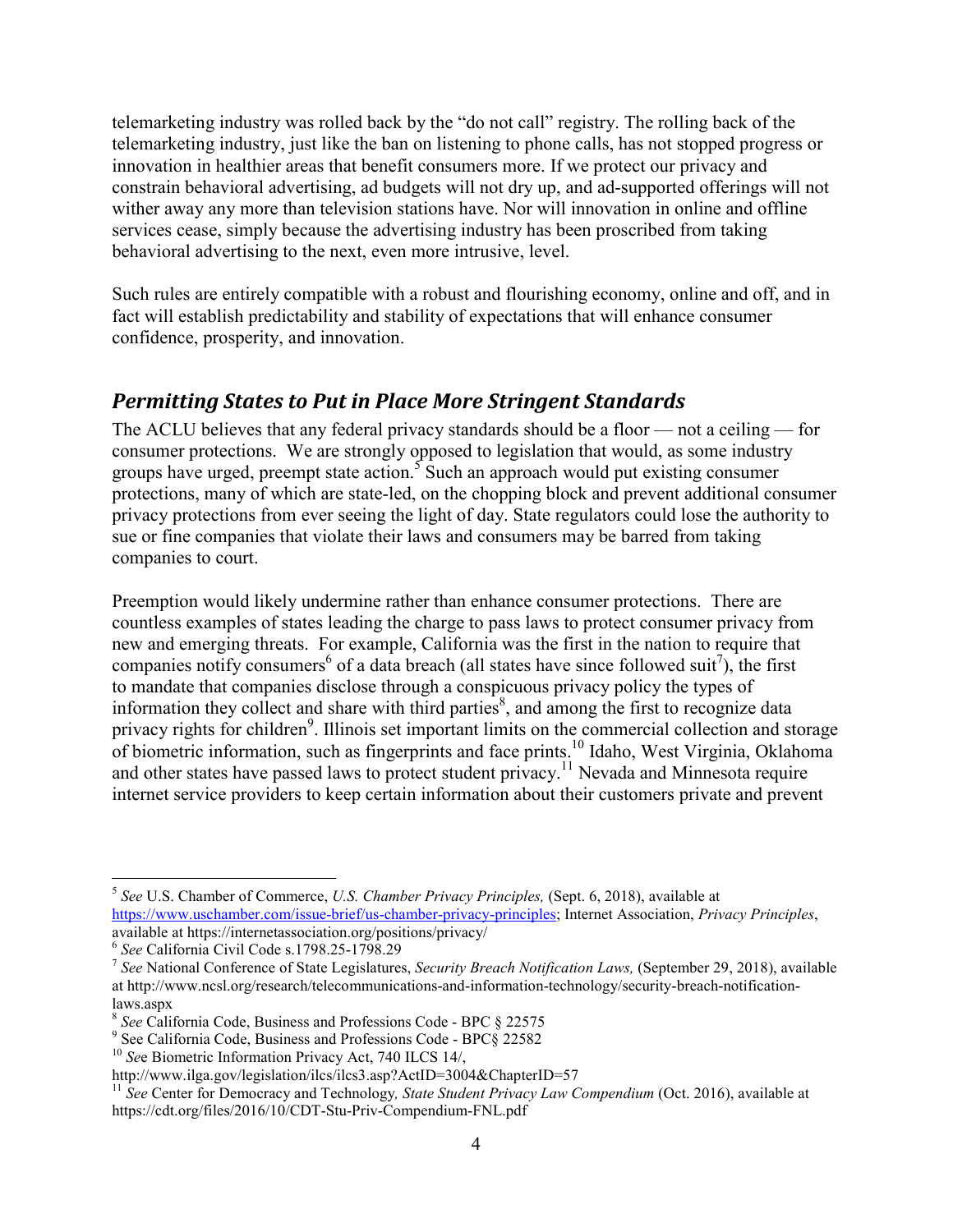disclosure of personally identifying information.<sup>12</sup> At least 34 states require private or governmental entities to conduct data minimization and/or disposal of personal information<sup>13</sup>, and 22 have laws implementing data security measures<sup>14</sup>. Arkansas and Vermont have enacted legislation to prevent employers from requesting passwords to personal Internet accounts to get or keep a job.

Privacy issues are intertwined with countless facets of modern life, and states have been and will continue to be well-positioned to respond to these challenges.

Particularly in the area of consumer privacy, we should be wary of preemption that could lock in place federal standards that may soon be obsolete. New technology will likely require additional protections and experimenting with different solutions, and states have a vital role in fashioning those solutions.

It is also necessary for states to maintain a role in enforcing consumer privacy laws. Even a doubling of federal enforcement resourcing is likely to be inadequate to police the growing number of companies that handle consumer data. The Equifax breach provides a positive example of the roles that states can play. As a result of that breach, the data of over 140 million consumers was exposed due to what some members of Congress referred to as "malfeasance" on the part of the company.<sup>15</sup> One year later, the company is on track to post record profits, and consumers have not been compensated for the cost of credit freezes the breach made necessary. While the FTC has an ongoing investigation, it has yet to take action. In the meantime, the Massachusetts attorney general is currently suing Equifax seeking damages in an attempt to obtain compensation for individuals impacted by the breach. State attorneys general are essential privacy enforcers.

Preemption would not only be bad for consumers, it would represent a shift in the approach taken by many of our existing laws. For example, the Telecommunications Act explicitly allows states to enforce additional oversight and regulatory systems for telephone equipment provded they do not interfere federal law; it also permits states to regulate additional terms and conditions for mobile phone services. Title I of the Affordable Care Act permits states to put in place additional consumer protections related to coverage of health insurance plans, and HIPPA similarly allows states to enact more stringent protections for health information. The Federal Communications provides that it will supplant, rather than replace, existing state remedies.

 $\overline{a}$ 

<sup>12</sup> *See* National Conference of State Legislatures, *Privacy Legislation Related to Internet Service Providers-2018* (Oct. 15, 2018), available at http://www.ncsl.org/research/telecommunications-and-information-technology/privacylegislation-related-to-internet-service-providers-2018.aspx

<sup>13</sup> *See* National Conference of State Legislatures, *Data Disposal Law*s, available at

http://www.ncsl.org/research/telecommunications-and-information-technology/data-disposal-laws.aspx

<sup>14</sup> *See* National Conference of State Legislatures, *Data Security Laws* (Oct. 15, 2018), available at http://www.ncsl.org/research/telecommunications-and-information-technology/data-security-laws.aspx <sup>15</sup> Liles. Kevin. *Hack Will Lead to Little, if Any, Punishment for Equifax*, New York Times (Sept. 20, 2017),

available at https://www.nytimes.com/2017/09/20/business/equifax-hack-penalties.html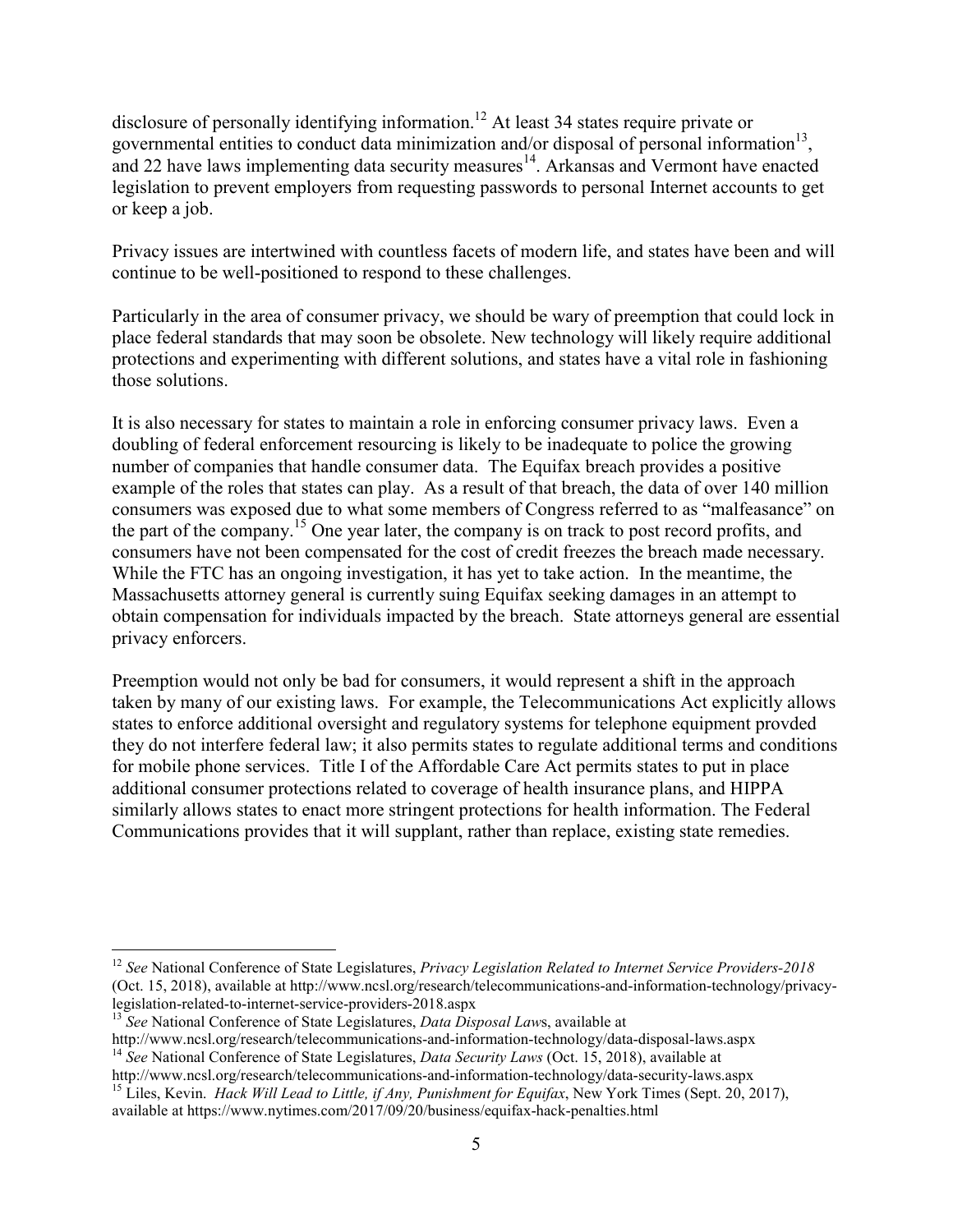Further, all 50 states in some way regulate unfair or deceptive trade practices, an area also governed by section 5 the FTC Act.<sup>16</sup>

While the strength of these state laws varies, they are rarely deemed disharmonious with the FTC's mandate and rather are integral to manageable privacy regulation enforcement. Such coordination has historically allowed state to fill gaps that federal regulators simply do not have the resources or expertise to address.

## *Ensuring Strong Enforcement*

The FTC has a long history of protecting consumer privacy in the United States. But in the electronic age, the agency requires more authority and resources to continue that effort. And state and local law-enforcement, including attorneys general, city attorneys, and district attorneys, can contribute to ensuring that privacy laws are complied with. Any federal privacy framework should both expand federal resources and provide authority for state and local authorities to investigate and enforce privacy laws.

In the last 20 years, the number of employees at the FTC has grown only slightly.<sup>17</sup> And the number of employees in the Division of Privacy and Identity Protection (DPIP), which is responsible for the agency's privacy and data security work, stands at approximately 50 people.<sup>18</sup> Both the agency as a whole and DPIP require additional resources and employees to address the outsize risks to privacy facing consumers. And for the agency's investigations and enforcement actions to have meaningful deterrent effect, the FTC should be given authority to levy civil penalties in consumer protection actions.<sup>19</sup>

Finally, state and local law enforcement should be given the authority to investigate and enforce federal privacy law to supplement federal and private enforcement efforts. The Fair Debt Collection Practices Act is enforceable by state attorneys general, and state enforcement provides another important source of protection for consumers targeted by unscrupulous debt collectors.<sup>20</sup>

## *Creating a Private Right of Action*

Consumers should have the right to take companies who violate privacy standards to court. Such a private right of action is necessary to make consumers whole when their privacy is violated, and it also serves as a vital enforcement mechanism in addition to actions brought by regulators.

https://www.nclc.org/images/pdf/udap/report\_50\_states.pdf

<sup>-</sup><sup>16</sup> Carter, Carolyn. *Consumer Protection in the States: A 0-State Report on Unfair and Deceptive Acts and Practices Statutes*, National Consumer Law Center, (Feb. 20019), available at

<sup>&</sup>lt;sup>17</sup> FTC Fiscal Year 2019 Budget, p. 4, https://www.ftc.gov/system/files/documents/reports/fy-2019-congressionalbudget-justification/ftc\_congressional\_budget\_justification\_fy\_2019.pdf

<sup>18</sup> *Id.* at 41.

<sup>&</sup>lt;sup>19</sup> See Testimony of FTC Chairman Joseph Simons Before the House Committee on Energy and Commerce, 6 ("Section 5 does not provide for civil penalties, reducing the Commission's deterrent capability"), available at https://www.ftc.gov/system/files/documents/public\_statements/1394526/p180101\_ftc\_testimony\_re\_oversight\_hous e\_07182018.pdf.

 $20$ Letter from Attorneys General of Twenty-One States to House and Senate Leadership, April 19, 2018, https://ag.ny.gov/sites/default/files/hr\_5082\_multistate\_letter.pdf.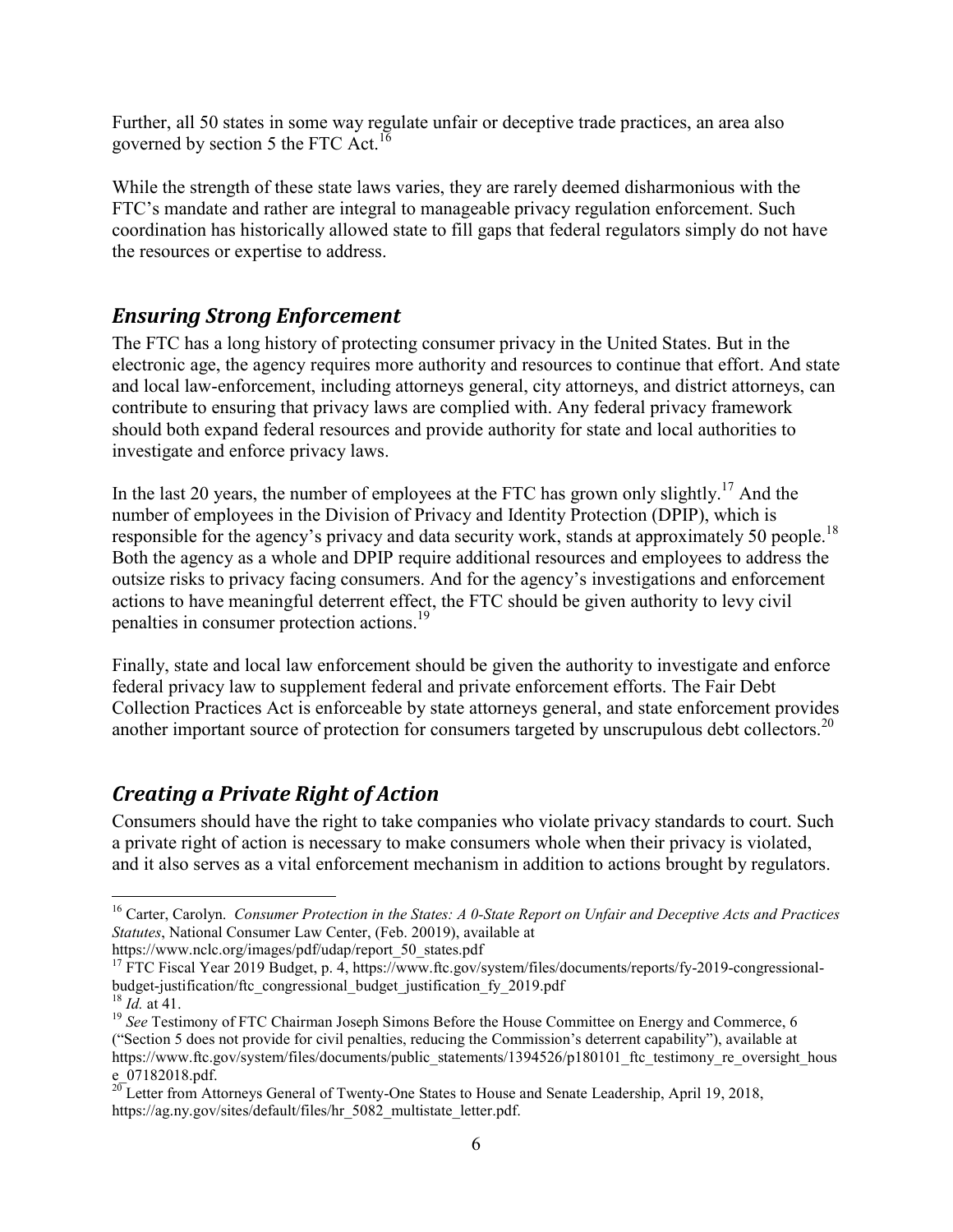Companies hold a staggering volume of data about consumers and that data frequently puts consumers at risk. Data about consumer behavior—when they read, shop, interact socially, play games, or pay their bills—is collected, stored, and analyzed.<sup>21</sup> And collection of data about consumers is no longer limited to their digital behavior — it is pushing further into the physical world as well, with consumers increasingly being identified and tracked by their license plates $^{22}$ , their devices, $^{23}$  and even their faces.<sup>24</sup> This data collection is taking place at such a scale that consumers cannot practically understand and make informed decisions about their privacy.<sup>25</sup>

With data collection taking place on such a scale, the risks to consumers increase. California's data breach report identified almost 180 data breaches in 2015 that involved the personal information of California residents, including approximately 24 million records breached.<sup>26</sup> The scale and scope of potential harm associated with poor privacy practices is too extensive to be left to regulators.<sup>27</sup> A robust private right of action allows for consumers to enforce their privacy rights in court and aligns the incentives of companies with the consumers whose data they collect and maintain.

In order to be effective, however, a private right of action should have two key additional protections for consumers.

First, it should specify statutory damages for all violations of privacy rights, not just instances where a consumer has offered conclusive proof of actual damages. When conduct is potentially harmful, statutory damages offer a compelling solution. In copyright infringement, for example, statutory damages can range from \$750 to \$30,000 per work infringed.<sup>28</sup> Similarly, the Fair Debt Collection Practices Act provides for statutory damages of up to \$1,000 per violation.<sup>29</sup> These statutory-damage provisions encourage rigorous compliance by establishing that violations carry a significant penalty. Privacy law should do the same.

<sup>&</sup>lt;u>.</u> <sup>21</sup> FEDERAL TRADE COMMISSION, BIG DATA: A TOOL FOR INCLUSION OR EXCLUSION? (2016),

https://www.ftc.gov/system/files/documents/reports/big-data-tool-inclusion-or-exclusion-understandingissues/160106big-data-rpt.pdf.

<sup>&</sup>lt;sup>22</sup> See You Are Being Tracked, How License Plate Readers Are Being Used to Record Americans' Movements, https://www.aclu.org/issues/privacy-technology/location-tracking/you-are-being-tracked.

<sup>&</sup>lt;sup>23</sup> Cross Device Tracking, An FTC Staff Report, 3–4, https://www.ftc.gov/system/files/documents/reports/crossdevice-tracking-federal-trade-commission-staff-report-january-2017/ftc\_cross-device\_tracking\_report\_1-23-17.pdf <sup>24</sup> Face Recognition Technology Set to Transform Retail, FORBES, November 8, 2017,

https://www.forbes.com/sites/sap/2017/11/08/face-recognition-technology-set-to-transform-retail/#5282b9c04877. <sup>25</sup> Alexis C. Madrigal, *Reading the Privacy Policies You Encounter in a Year Would Take 76 Work Days*, THE

ATLANTIC, March 1, 2012. https://www.theatlantic.com/technology/archive/2012/03/reading-the-privacy-policiesyou-encounter-in-a-year-would-take-76-work-days/253851/; Woodrow Hartzog, Privacy and the Dark Side of Control, IAI NEWS, September 4, 2017, https://iainews.iai.tv/articles/privacy-the-dark-side-of-control-auid-882. <sup>26</sup> California Data Breach Report, February 2016, https://www.oag.ca.gov/sites/all/files/agweb/pdfs/dbr/2016-databreach-report.pdf.

<sup>&</sup>lt;sup>27</sup> See Letter from California Attorney General Xavier Becerra to California Assembymember Ed Chau and Senator Robert Hertzberg, August 22, 2018 ("The lack of a private right of action, which would provide a critical adjunct to governmental enforcement, will substantially increase the [Attorney General's Office's] need for new enforcement resources. I urge you to provide consumers with a private right of action under the [California Consumer Privacy Act]."), available at https://digitalcommons.law.scu.edu/cgi/viewcontent.cgi?article=2801&context=historical.

 $^{28}$  17 U.S.C. § 504(c)(2).

<sup>29</sup> 15 USC 1692k.